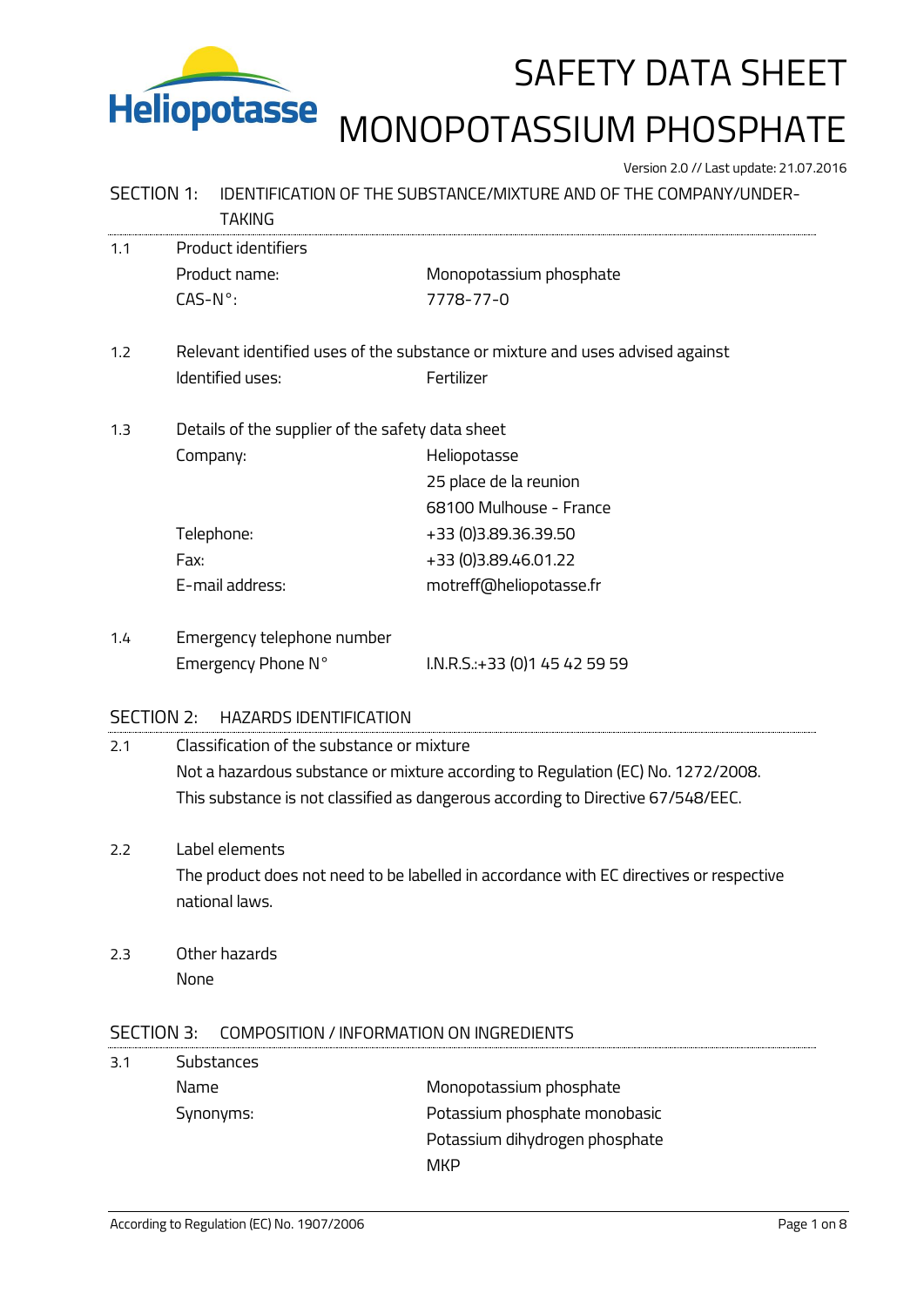

 $3.2$ 

### SAFETY DATA SHEET

## MONOPOTASSIUM PHOSPHATE

Version 2.0 // Last update: 21.07.2016

| Formula:         | $H_2PO_4$ |              |                    |  |
|------------------|-----------|--------------|--------------------|--|
| Molecular Weight |           | 136.09 g/mol |                    |  |
| $CAS-N^{\circ}$  |           | 7778-77-0    |                    |  |
| $EC-N^{\circ}$   | 231-913-4 |              |                    |  |
|                  |           |              |                    |  |
| <b>Mixtures</b>  |           |              |                    |  |
| Ingredient name  | Weight %  | EC N°        | CAS N <sup>o</sup> |  |
| Monopotassium    | 99-100%   | 231-913-4    | 7778-77-0          |  |
| phosphate        |           |              |                    |  |

### SECTION 4: FIRST AID MEASURES

4.1 Description of first aid measures If inhaled If breathed in, move person into fresh air. If not breathing, give artificial respiration.

### In case of skin contact

Immediately flush skin with plenty of water for at least 15 minutes. Remove contaminated clothing and shoes. Wash clothing before reuse. Thoroughly clean shoes before reuse. Get medical attention if irritation develops.

In case of eye contact Flush eyes with water as a precaution.

#### If swallowed

Give several glasses of water to drink to dilute. If large amounts were swallowed or symptoms occur, get medical advice. Never give anything by mouth to an unconscious person.

- 4.2 Most important symptoms and effects, both acute and delayed The most important known symptoms and effects are described in the labelling (see section 2.2) and/or in section 11
- 4.3 Indication of any immediate medical attention and special treatment needed No data available

### SECTION 5: FIREFIGHTING MEASURES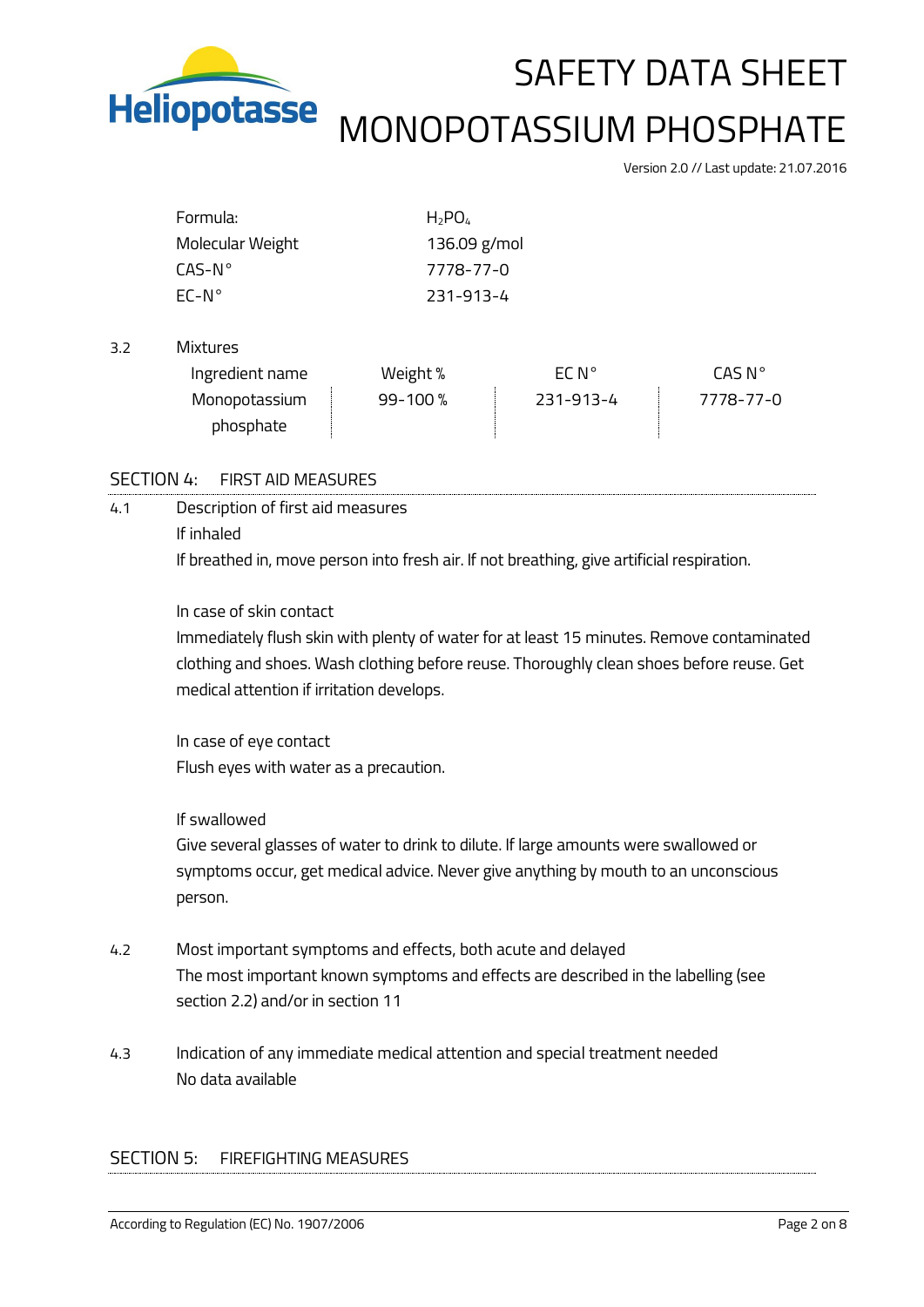

# MONOPOTASSIUM PHOSPHATE

Version 2.0 // Last update: 21.07.2016

- 5.1 Extinguishing media Suitable Use water spray, alcohol-resistant foam, dry chemical or carbon dioxide.
- 5.2 Special hazards arising from the substance or mixture Carbon oxides, nitrogen oxides (NOx).
- 5.3 Advice for firefighters Wear self-contained breathing apparatus for firefighting if necessary.

### SECTION 6: ACCIDENTAL RELEASE MEASURES

- 6.1 Personal precautions, protective equipment and emergency procedures Avoid dust formation. Avoid breathing vapours, mist or gas. For personal protection, see section 8.
- 6.2 Environmental precautions Do not let product enter drains.
- 6.3 Methods and materials for containment and cleaning up Sweep up and shovel. Keep in suitable, closed containers for disposal.
- 6.4 Reference to other sections For disposal, see section 13.

### SECTION 7: HANDLING AND STORAGE

- 7.1 Precautions for safe handling Provide appropriate exhaust ventilation at places where dust is formed.Normal measures for preventive fire protection. For precautions, see section 2.2.
- 7.2 Conditions for safe storage, including any incompatibilities Store in cool place. Keep container tightly closed in a dry and well-ventilated place.
- 7.3 Specific end use(s) Apart from the uses mentioned in section 1.2 no other specific uses are stipulated.

### SECTION 8: EXPOSURE CONTROLS / PERSONAL PROTECTION

8.1 Control parameters Components with workplace parameters.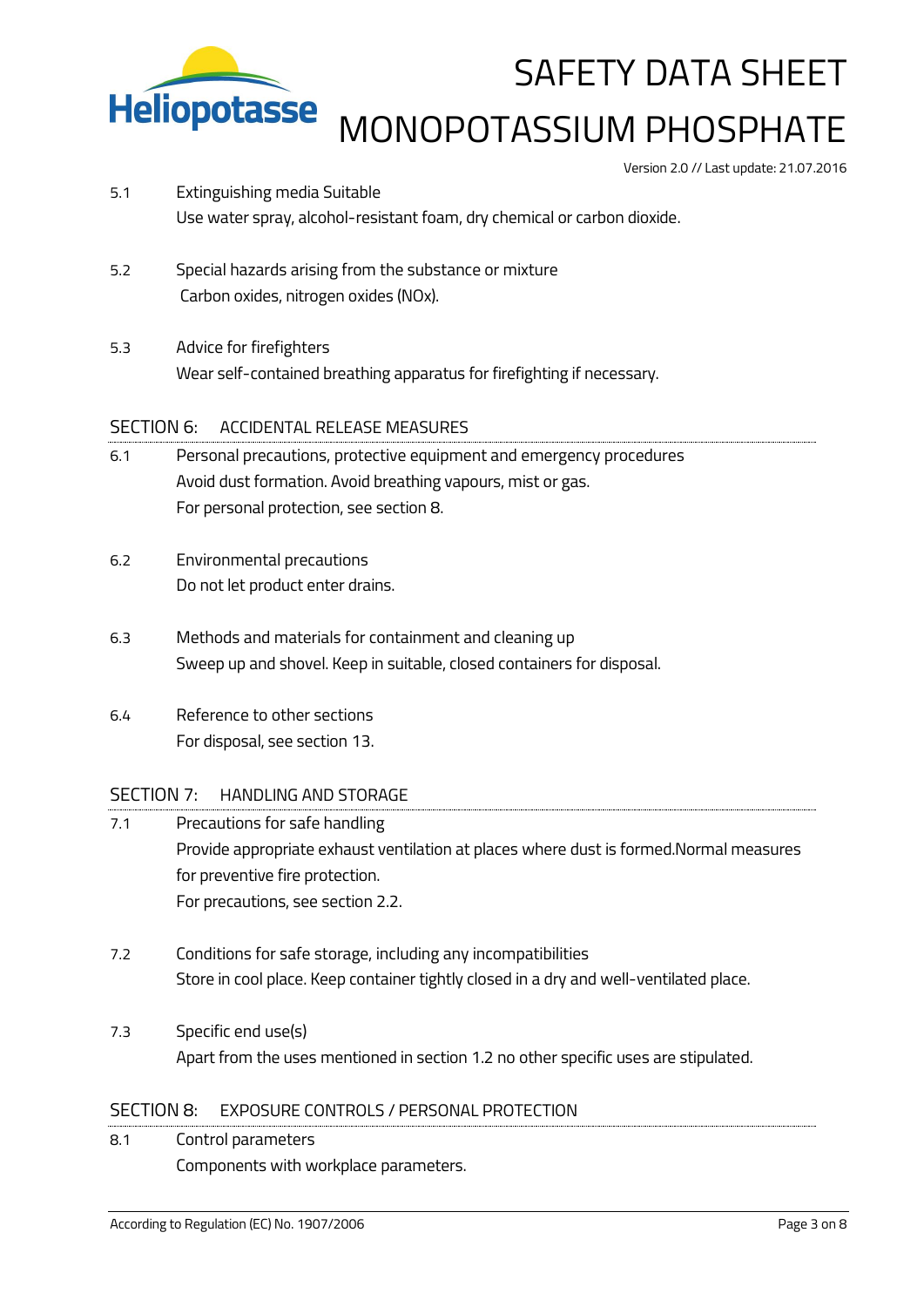

# SAFETY DATA SHEET MONOPOTASSIUM PHOSPHATE

Version 2.0 // Last update: 21.07.2016

#### 8.2 Exposure controls

#### Appropriate engineering controls

Use with adequate ventilation. If user operations generate dust, fumes, gas, vapour or mist, use process enclosures, local exhaust ventilation or other engineering controls to keep worker exposure to airborne contaminants below any recommended or statutory limits.

Individual protection measures, such as personal protective equipment

(a) Eye/face protection Use equipment for eye protection tested and approved under appropriate government standards such as NIOSH (US) or EN 166(EU).

#### (b) Skin protection

### (i) Hand protection

The personal protective equipment required varies, depending upon your risk assessment. For prolonged or repeated handling, use the following type of gloves: leather work gloves

### (ii) Other

Personal protective equipment for the body should be selected based on the task being performed and the risks involved and should be approved by a specialist before handling this product. Cotton or cotton/synthetic overalls or coveralls are normally suitable.

Appropriate footwear and any additional skin protection measures should be selected based on the task being performed and the risks involved and should be approved by a specialist before handling this product.

### (c) Respiratory protection

Use a properly fitted, air-purifying or air-fed respirator complying with an approved standard if a risk assessment indicates this is necessary. Respirator selection must be based on known or anticipated exposure levels, the hazards of the product and the safe working limits of the selected respirator.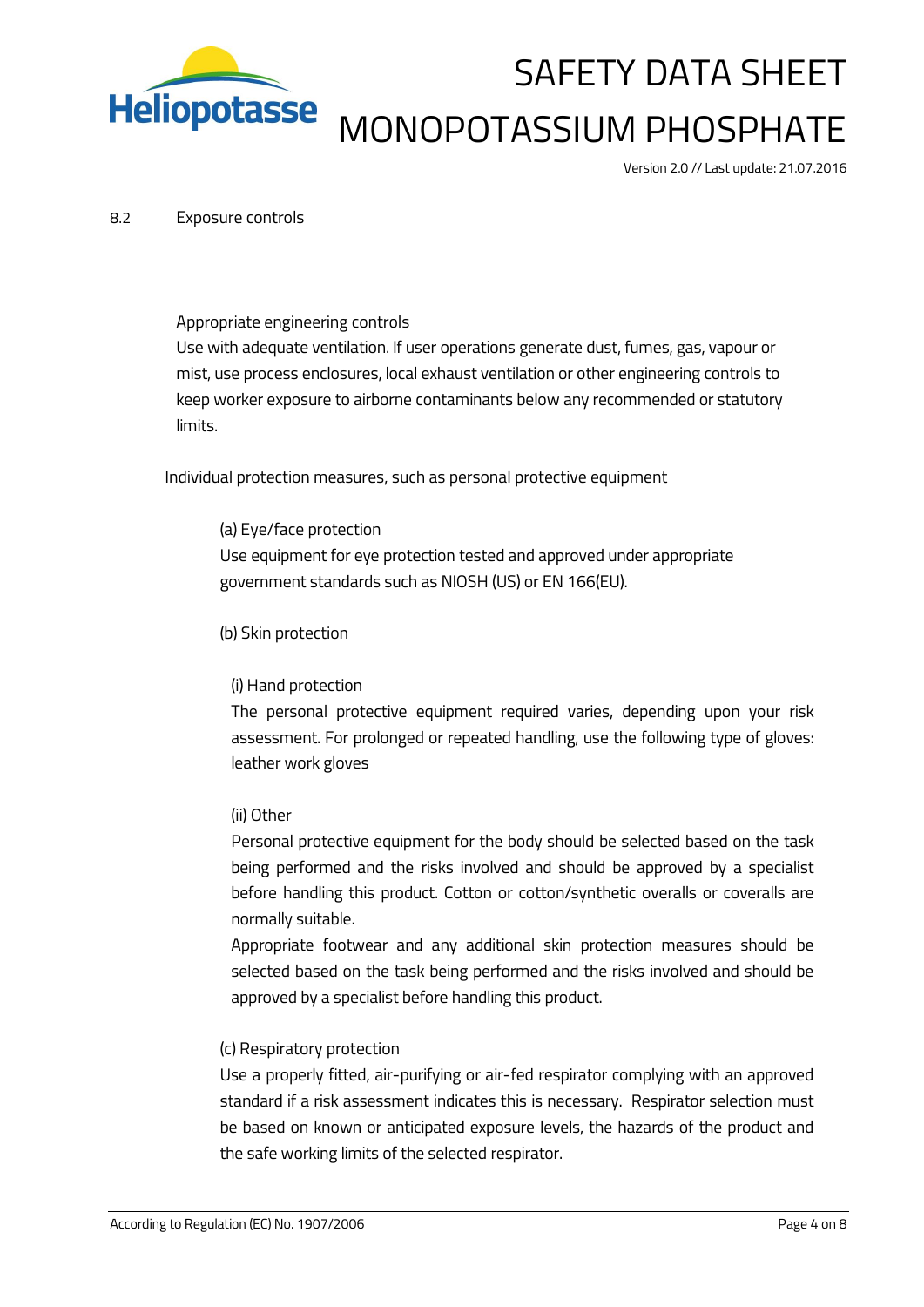

# MONOPOTASSIUM PHOSPHATE

Version 2.0 // Last update: 21.07.2016

### Environmental exposure controls

Emissions from ventilation or work process equipment should be checked to ensure they comply with the requirements of environmental protection legislation. In some cases, fume scrubbers, filters or engineering modifications to the process equipment will be necessary to reduce emissions to acceptable levels.

SECTION 9: PHYSICAL AND CHEMICAL PROPERTIES

| 9.1 | Information on basic physical and chemical properties |                        |  |  |
|-----|-------------------------------------------------------|------------------------|--|--|
|     | Appearance                                            | White granular powder  |  |  |
|     | Odour                                                 | Odourless              |  |  |
|     | Odour threshold                                       | No data available      |  |  |
|     | рH                                                    | No data available      |  |  |
|     | Melting point / Freezing point                        | 253 °C                 |  |  |
|     | Initial boiling point and boiling range               | 400 °C                 |  |  |
|     | Flash point                                           | No data available      |  |  |
|     | Evaporation rate                                      | No data available      |  |  |
|     | Flammability (solid, gas)                             | No data available      |  |  |
|     | Upper/lower flammability or explosive limits          | No data available      |  |  |
|     | Vapour pressure                                       | No data available      |  |  |
|     | Vapour density                                        | No data available      |  |  |
|     | Relative density                                      | 2.34                   |  |  |
|     | Water solubility                                      | 22 g in 100 g of water |  |  |
|     | Partition coefficient: n- octanol/water               | No data available      |  |  |
|     | Auto-ignition temperature                             | No data available      |  |  |
|     | Decomposition temperature                             | No data available      |  |  |
|     | Viscosity                                             | No data available      |  |  |
|     | Explosive properties                                  | No data available      |  |  |
|     | Oxidizing properties                                  | No data available      |  |  |

9.2 Other safety information No data available

### SECTION 10: STABILITY AND REACTIVITY

- 10.1 Reactivity No data available
- 10.2 Chemical stability Stable under recommended storage conditions.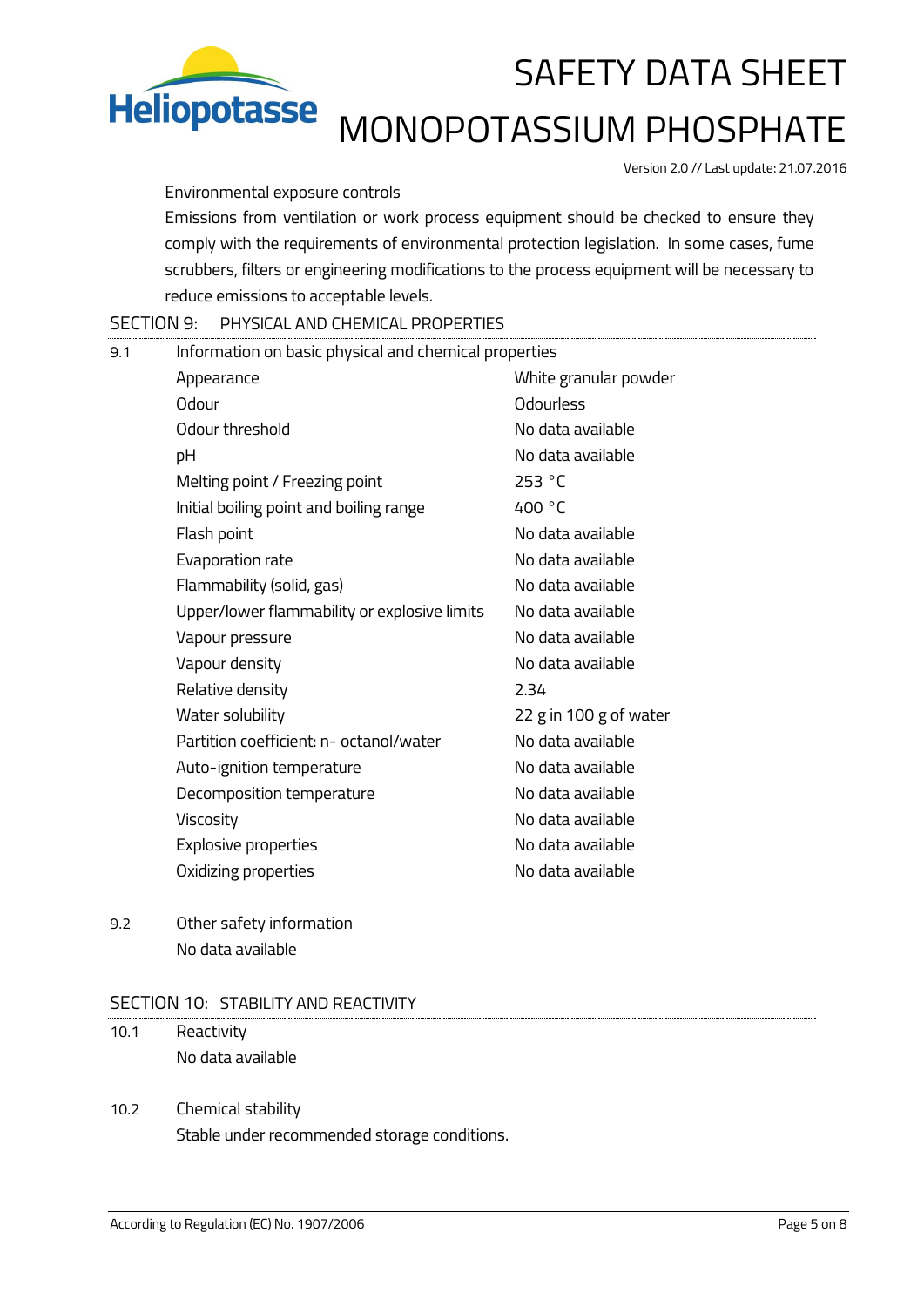

# SAFETY DATA SHEET MONOPOTASSIUM PHOSPHATE

Version 2.0 // Last update: 21.07.2016

- 10.3 Possibility of hazardous reactions No data available
- 10.4 Conditions to avoid No data available
- 10.5 Incompatible materials No incompatibility data found
- 10.6 Hazardous decomposition products Phosphorus oxides may form when heated to decomposition. In the event of fire: see section 5

### SECTION 11: TOXICOLOGICAL INFORMATION

11.1 Information on toxicological effects

Acute toxicity No data available

Skin corrosion/irritation Potassium phosphate monobasic: LD50 > 4640 mg/kg skin rabbit

Serious eye damage/eye irritation No data available

Respiratory or skin sensitisation No data available

Germ cell mutagenicity No data available

Carcinogenicity No data available

Reproductive toxicity No data available

Specific target organ toxicity - single exposure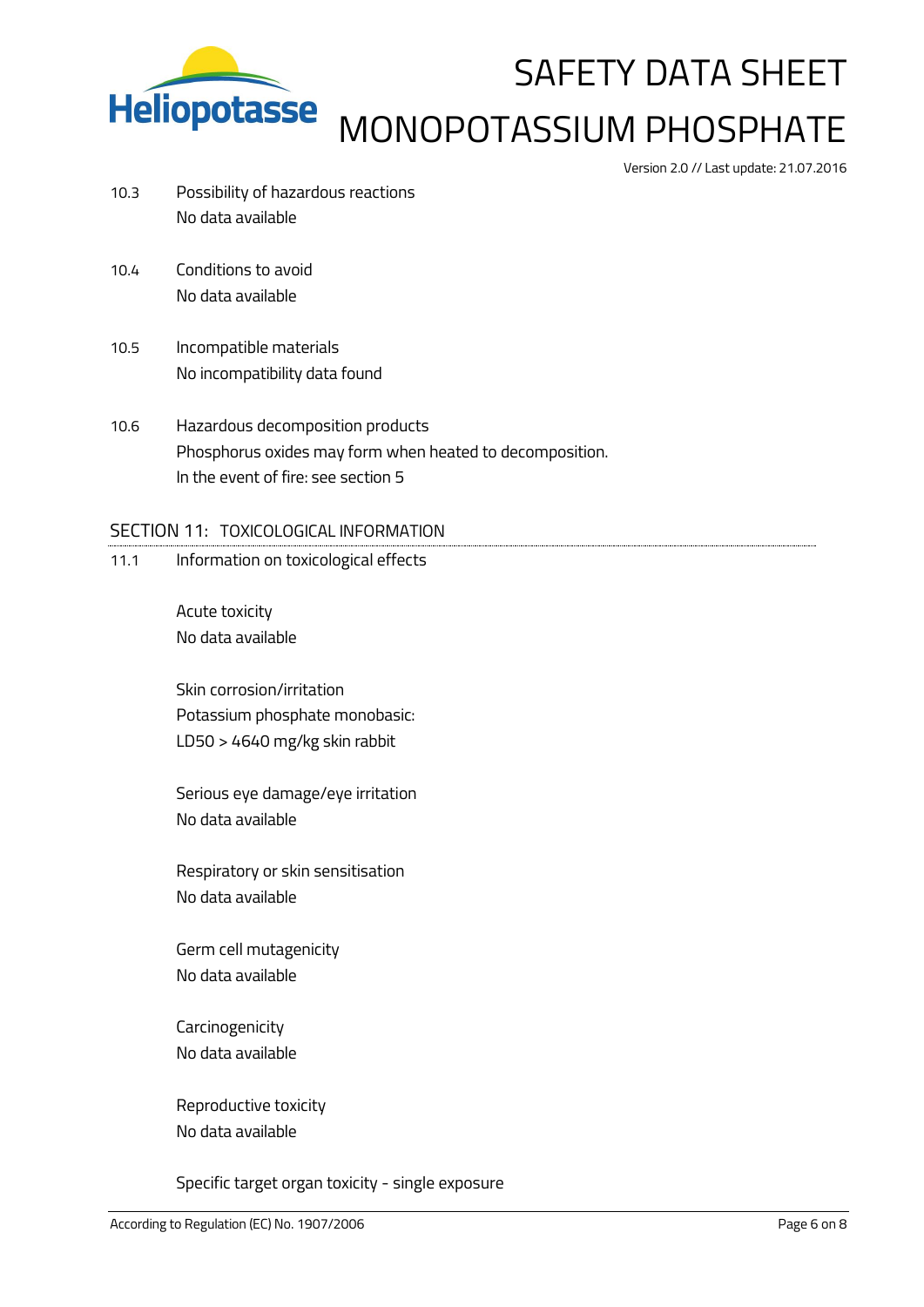

# MONOPOTASSIUM PHOSPHATE

Version 2.0 // Last update: 21.07.2016

No data available Specific target organ toxicity - repeated exposure No data available

Aspiration hazard No data available

Additional Information To the best of our knowledge, the chemical, physical, and toxicological properties have not been thoroughly investigated.

### SECTION 12: ECOLOGICAL INFORMATION

- 12.1 Toxicity No data available
- 12.2 Persistence and degradability No data available
- 12.3 Bioaccumulative potential No data available
- 12.4 Mobility in soil No data available
- 12.5 Results of PBT and vPvB assessment No data available
- 12.6 Other adverse effects No data available

### SECTION 13: DISPOSAL CONSIDERATIONS

13.1 Waste treatment methods Product: offer surplus and non-recyclable solutions to a licensed disposal company. Contaminated packaging: dispose of as unused product.

### SECTION 14: TRANSPORT INFORMATION